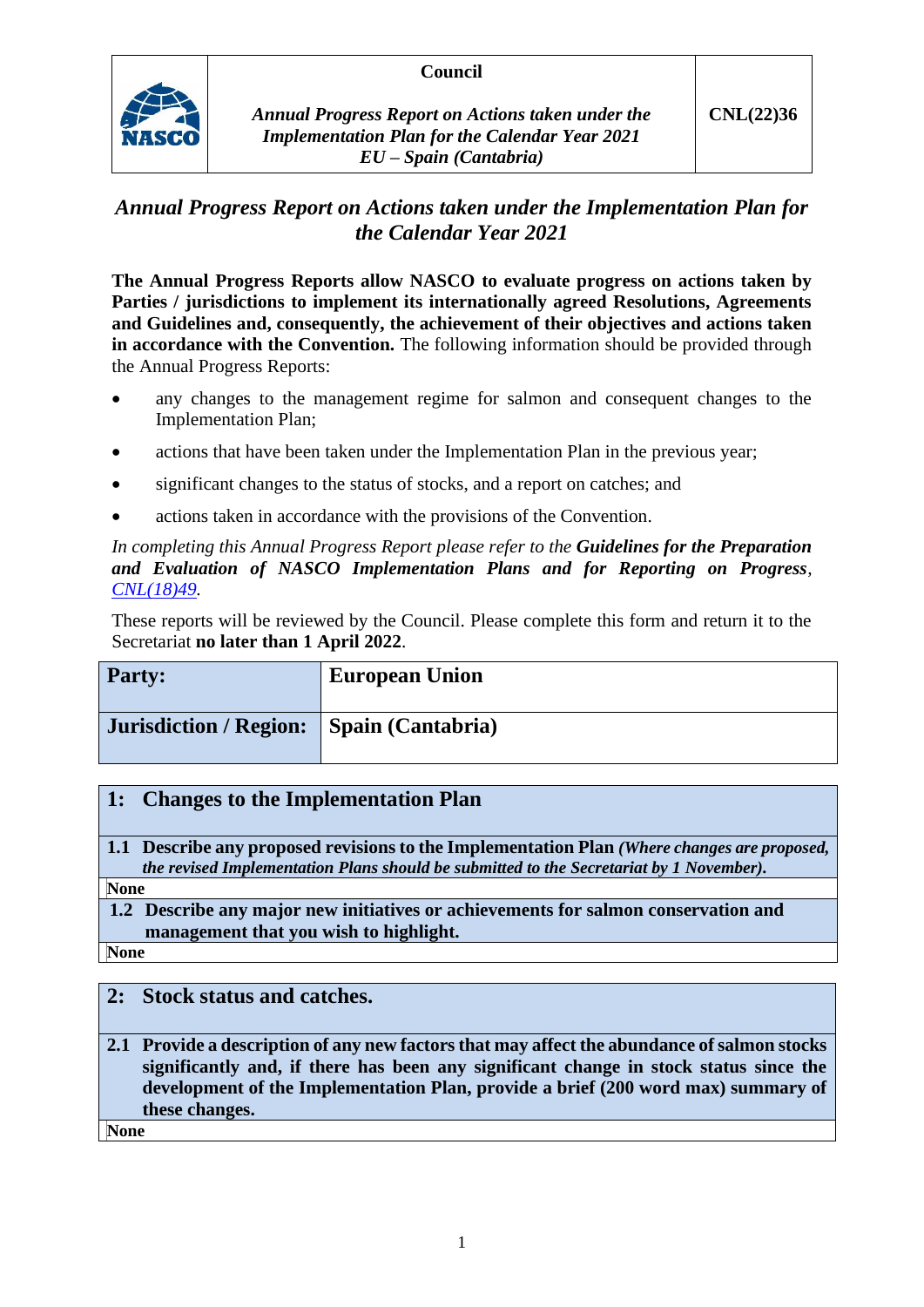| 2.2 Provide the following information on catches: (nominal catch equals reported quantity of |                |           |         |                  |
|----------------------------------------------------------------------------------------------|----------------|-----------|---------|------------------|
| salmon caught and retained in tonnes 'round fresh weight' (i.e. weight of whole, ungutted,   |                |           |         |                  |
| unfrozen fish) or 'round fresh weight equivalent').                                          |                |           |         |                  |
| (a) provisional nominal                                                                      | In-river       | Estuarine | Coastal | Total            |
| catch (which may be                                                                          | 0.2729 t       |           |         | $0.2729$ tn      |
| subject to revision) for                                                                     |                |           |         |                  |
| $2021$ (tonnes)                                                                              |                |           |         |                  |
| (b) confirmed nominal                                                                        | 0.2446 t       |           |         | $0.2446$ tn      |
| catch of salmon for                                                                          |                |           |         |                  |
| $2020$ (tonnes)                                                                              |                |           |         |                  |
| (c) estimated                                                                                | $\overline{0}$ | N/A       | N/A     | $\boldsymbol{0}$ |
| unreported catch for                                                                         |                |           |         |                  |
| $2021$ (tonnes)                                                                              |                |           |         |                  |
| (d) number and                                                                               | <1%            |           |         |                  |
| percentage of salmon                                                                         |                |           |         |                  |
| caught and released in                                                                       |                |           |         |                  |
| recreational fisheries in                                                                    |                |           |         |                  |
| 2021                                                                                         |                |           |         |                  |

## **3: Implementation Plan Actions.**

**3.1 Provide an update on progress on actions relating to the Management of Salmon Fisheries** *(section 2.9 of the Implementation Plan).*

*Note: the reports under 'Progress on action to date' should provide a brief overview of each action. For all actions, provide clear and concise quantitative information to demonstrate progress. In circumstances where quantitative information cannot be provided for a particular action because of its nature, a clear rationale must be given for not providing quantitative information and other information should be provided to enable progress with that action to be evaluated. While referring to additional material (e.g. via links to websites) may assist those seeking more detailed information, this will not be evaluated by the Review Group.*

| <b>Action</b><br>F1: | Description of action<br>(as submitted in the $IP$ ):<br>Expected outcome<br>(as submitted in the $IP$ ):                                                                                                         | Reducing over-exploitation of MSW in rivers through<br>restrictions on landing large fish.<br>[This action will contribute to addressing threat F1]<br>Increased egg deposition and MSW survival. |
|----------------------|-------------------------------------------------------------------------------------------------------------------------------------------------------------------------------------------------------------------|---------------------------------------------------------------------------------------------------------------------------------------------------------------------------------------------------|
|                      | Progress on action to<br>date<br>(Provide a brief overview<br>with a quantitative<br>measure, or other justified<br>evaluation, of progress.<br>Other material (e.g.<br>website links) will not be<br>evaluated): | TACs (Total Allowable Catch) that are set for each<br>particular river based on some measures of abundance. In<br>2021 TAC was 95.<br>Quantitative measure of progress 20 %                       |
|                      | Current status of action:<br>If 'Completed', has the<br>action achieved its<br>objective?                                                                                                                         | Ongoing                                                                                                                                                                                           |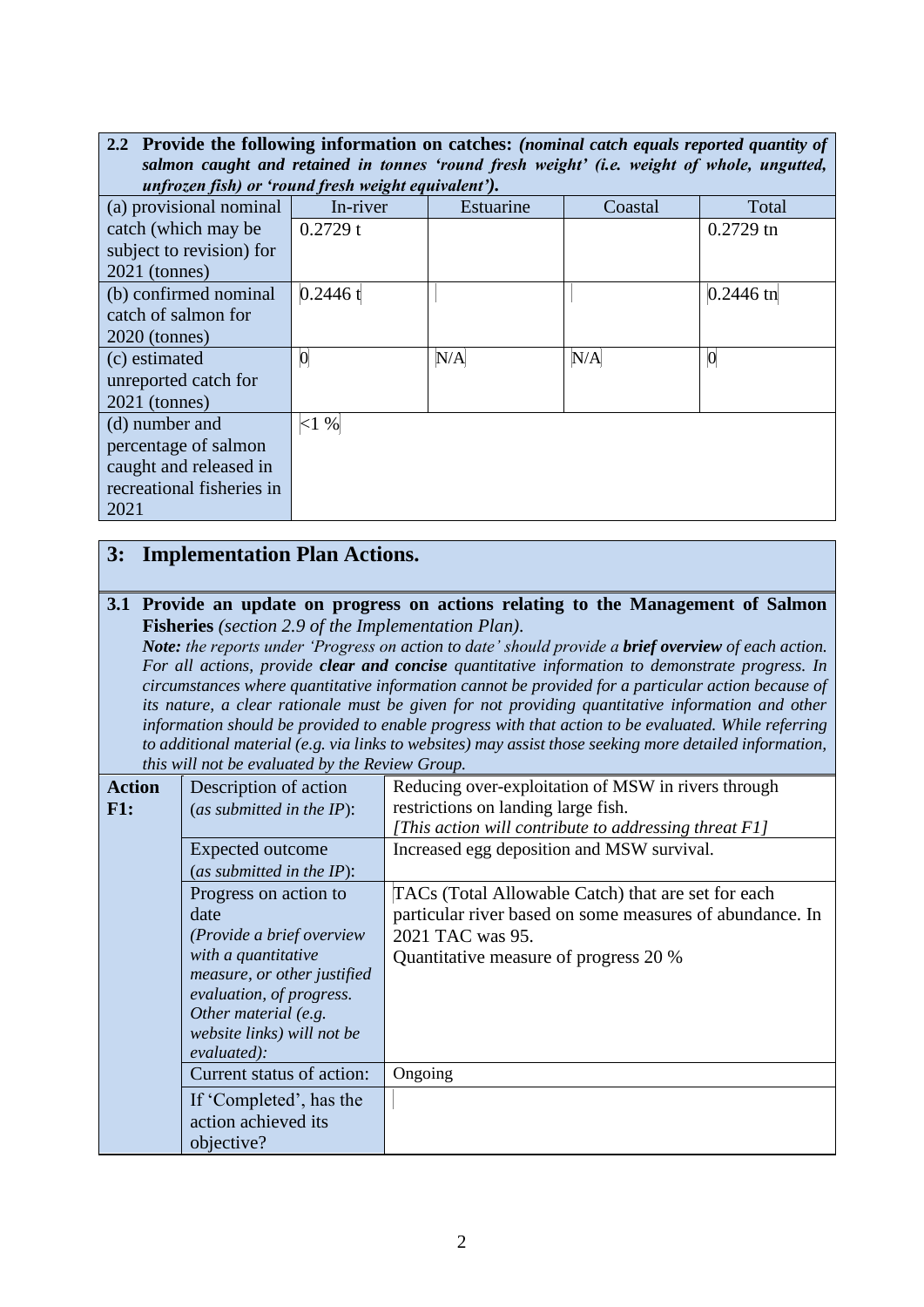| <b>Action</b> | Description of action                              | Joint promotion, with stakeholders, of catch and release in                                                        |
|---------------|----------------------------------------------------|--------------------------------------------------------------------------------------------------------------------|
| F2:           | (as submitted in the $IP$ ):                       | rod fisheries.                                                                                                     |
|               |                                                    | [This action will contribute to addressing threat F1]                                                              |
|               | <b>Expected outcome</b>                            | Increased uptake of catch and release in rod fisheries.                                                            |
|               | (as submitted in the $IP$ ):                       |                                                                                                                    |
|               | Progress on action to                              | None                                                                                                               |
|               | date                                               |                                                                                                                    |
|               | (Provide a brief overview                          |                                                                                                                    |
|               | with a quantitative                                |                                                                                                                    |
|               | measure, or other justified                        |                                                                                                                    |
|               | evaluation, of progress.                           |                                                                                                                    |
|               | Other material (e.g.                               |                                                                                                                    |
|               | website links) will not be                         |                                                                                                                    |
|               | evaluated):<br>Current status of action:           | Not started                                                                                                        |
|               |                                                    |                                                                                                                    |
|               | If 'Completed', has the                            |                                                                                                                    |
|               | action achieved its                                |                                                                                                                    |
|               | objective?                                         |                                                                                                                    |
| <b>Action</b> | Description of action                              | Establishing Conservation Limits and management targets                                                            |
| <b>F3:</b>    | (as submitted in the $IP$ ):                       | from all salmon stocks.                                                                                            |
|               |                                                    | [This action will contribute to addressing threat F2]<br>Data on the current status of salmon stocks. Conservation |
|               | Expected outcome                                   | limits for all salmon stocks.                                                                                      |
|               | (as submitted in the $IP$ ):                       |                                                                                                                    |
|               | Progress on action to<br>date                      | Although CLs have not been established for Cantabrian<br>populations exploitation of salmon stocks that are below  |
|               | (Provide a brief overview                          | their reference point probably occurs. Salmon quota for                                                            |
|               | with a quantitative                                | Cantabrian rivers was established (a Total Allowable                                                               |
|               | measure, or other justified                        | Catch of 95 fish). Angling is only permitted from April                                                            |
|               | evaluation, of progress.                           | 1st to June 30th, but if the salmon quota is fully utilized                                                        |
|               | Other material (e.g.                               | the fishery will be stopped. Salmon quotas are yearly                                                              |
|               | website links) will not be                         | revised.                                                                                                           |
|               | evaluated):                                        |                                                                                                                    |
|               | Current status of action:                          | Ongoing                                                                                                            |
|               | If 'Completed', has the                            |                                                                                                                    |
|               | action achieved its                                |                                                                                                                    |
|               | objective?                                         |                                                                                                                    |
| <b>Action</b> | Description of action                              | Establishing in-river exploitation levels, through                                                                 |
| F4:           | (as submitted in the $IP$ ):                       | tagging/returns & catch and effort statistics.                                                                     |
|               |                                                    | [This action will contribute to addressing threat F2]                                                              |
|               | Expected outcome                                   | Catch & effort statistics for Cantabrian rivers.                                                                   |
|               | (as submitted in the $IP$ ):                       |                                                                                                                    |
|               | Progress on action to                              | None                                                                                                               |
|               | date                                               |                                                                                                                    |
|               | (Provide a brief overview                          |                                                                                                                    |
|               | with a quantitative<br>measure, or other justified |                                                                                                                    |
|               | evaluation, of progress.                           |                                                                                                                    |
|               | Other material (e.g.                               |                                                                                                                    |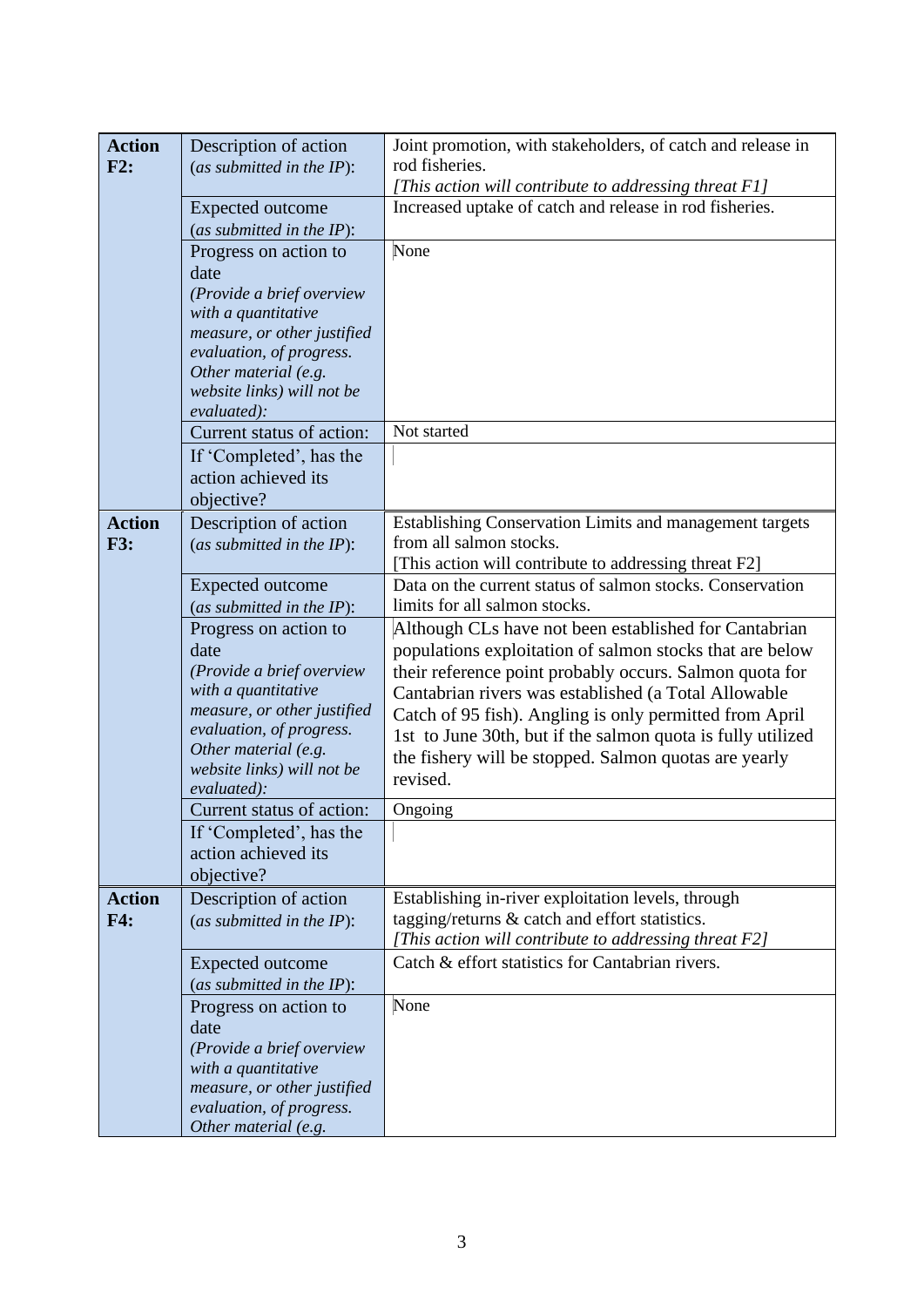|               | website links) will not be  |                                                                |
|---------------|-----------------------------|----------------------------------------------------------------|
|               | evaluated):                 |                                                                |
|               |                             |                                                                |
|               | Current status of action:   | Not started                                                    |
|               | If 'Completed', has the     |                                                                |
|               | action achieved its         |                                                                |
|               | objective?                  |                                                                |
| <b>Action</b> | Description of action       | Running monitoring in index river (smolt & spawner             |
| F5:           | (as submitted in the IP):   | census, tagging of smolt, electrofishing).                     |
|               |                             | [This action will contribute to addressing threat F3]          |
|               | <b>Expected outcome</b>     | Stock-recruitment data, sea survival, run-timing, diversity of |
|               |                             | stock, age at smolting, age in the sea.                        |
|               | (as submitted in the IP):   |                                                                |
|               | Progress on action to       | None                                                           |
|               | date                        |                                                                |
|               | (Provide a brief overview   |                                                                |
|               | with a quantitative         |                                                                |
|               | measure, or other justified |                                                                |
|               | evaluation, of progress.    |                                                                |
|               | Other material (e.g.        |                                                                |
|               | website links) will not be  |                                                                |
|               | evaluated):                 |                                                                |
|               | Current status of action:   | Not started                                                    |
|               | If 'Completed', has the     |                                                                |
|               | action achieved its         |                                                                |
|               |                             |                                                                |
|               | objective?                  |                                                                |

#### **3.2 Provide an update on progress on actions relating to Habitat Protection and Restoration** *(section 3.5 of the Implementation Plan).*

*Note: the reports under 'Progress on action to date' should provide a brief overview of each action. For all actions, provide clear and concise quantitative information to demonstrate progress. In circumstances where quantitative information cannot be provided for a particular action because of its nature, a clear rationale must be given for not providing quantitative information and other information should be provided to enable progress with that action to be evaluated. While referring to additional material (e.g. via links to websites) may assist those seeking more detailed information, this will not be evaluated by the Review Group.*

|               | this will not be evaluated by the Review Group. |                                                             |
|---------------|-------------------------------------------------|-------------------------------------------------------------|
| <b>Action</b> | Description of                                  | Improve fish passage by removing dams, installing fishways, |
| H1:           | action                                          | removing culverts and upgrading road-stream crossings.      |
|               | (as submitted in the                            | [This action will contribute to addressing threat H1]       |
|               | $IP$ :                                          |                                                             |
|               | Expected outcome                                | Enhanced connectivity between freshwater habitats and the   |
|               | (as submitted in the                            | Cantabrian Sea                                              |
|               | $IP$ :                                          |                                                             |
|               | Progress on action                              | Two dams removed in Deva basin (Deva river - Azud de la     |
|               | to date                                         | Depuradora, Bullón river - azud de la Ferrería).            |
|               | (Provide a brief                                | Quantitative measure of progress 10 %                       |
|               | overview with a                                 |                                                             |
|               | quantitative measure,                           |                                                             |
|               | or other justified                              |                                                             |
|               | evaluation, of                                  |                                                             |
|               | progress. Other                                 |                                                             |
|               | material (e.g. website                          |                                                             |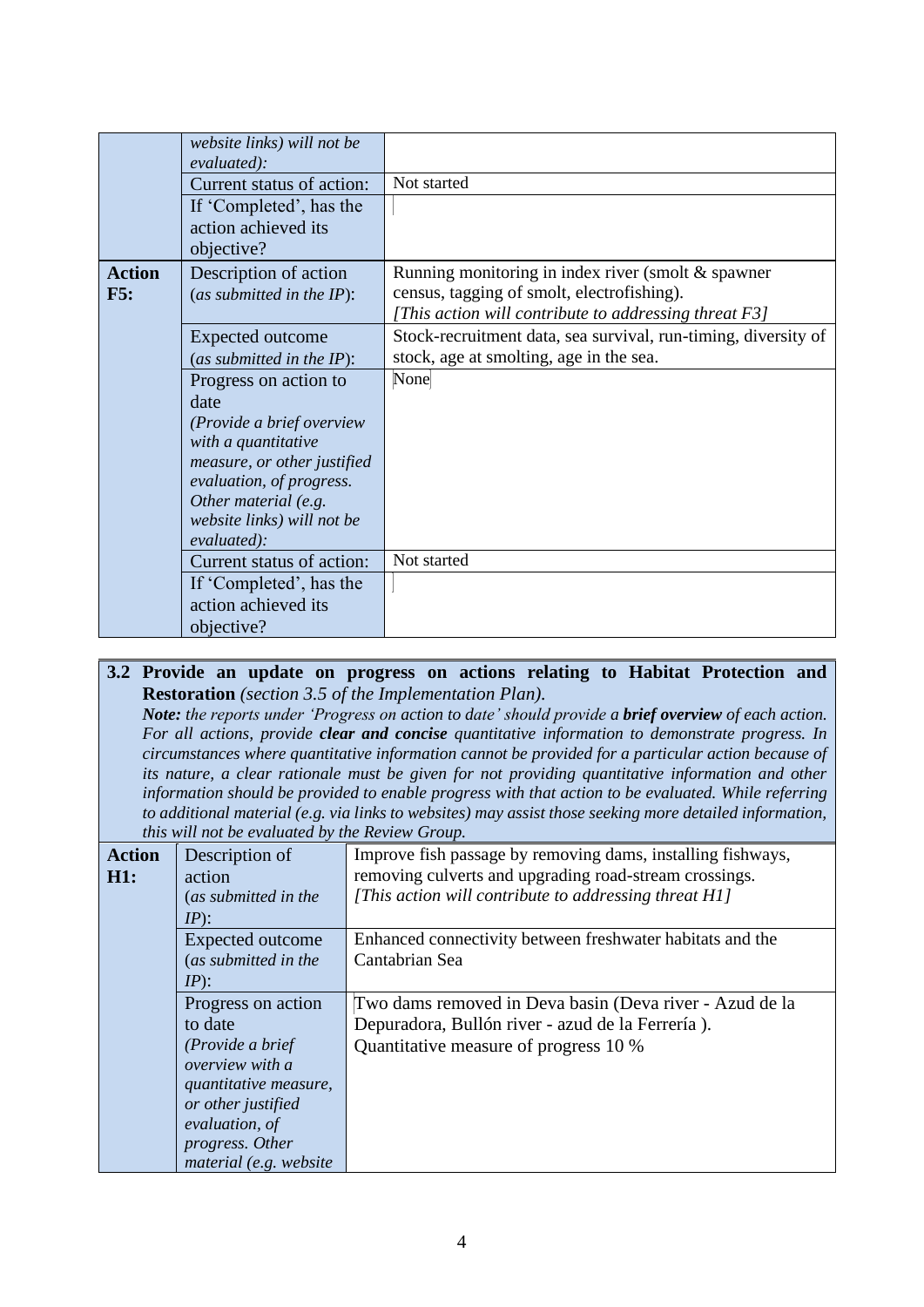|               | links) will not be<br>evaluated):         |                                                                                                                |
|---------------|-------------------------------------------|----------------------------------------------------------------------------------------------------------------|
|               | Current status of                         | Ongoing                                                                                                        |
|               | action:                                   |                                                                                                                |
|               | If 'Completed', has                       |                                                                                                                |
|               | the action achieved                       |                                                                                                                |
|               | its objective?                            |                                                                                                                |
| <b>Action</b> | Description of                            | Undertaking further research on impacts of hydropower                                                          |
| H2:           | action                                    | (including cumulative effects) and taking account of best                                                      |
|               | (as submitted in the                      | scientific advice to maintain and where possible to improve fish                                               |
|               | $IP$ :                                    | passage and implementing new regulations enhancing powers to                                                   |
|               |                                           | require fish passage.                                                                                          |
|               | <b>Expected outcome</b>                   | [This action will contribute to addressing threat H1]<br>Improvements to fish movement allowing greater access |
|               | (as submitted in the                      | throughout rivers and to obtain better understanding of the                                                    |
|               | $IP$ :                                    | potential impacts of hydropower.                                                                               |
|               | Progress on action                        | None                                                                                                           |
|               | to date                                   |                                                                                                                |
|               | (Provide a brief                          |                                                                                                                |
|               | overview with a                           |                                                                                                                |
|               | quantitative measure,                     |                                                                                                                |
|               | or other justified<br>evaluation, of      |                                                                                                                |
|               | progress. Other                           |                                                                                                                |
|               | material (e.g. website                    |                                                                                                                |
|               | links) will not be                        |                                                                                                                |
|               | evaluated):                               |                                                                                                                |
|               | Current status of<br>action:              | Ongoing                                                                                                        |
|               | If 'Completed', has                       |                                                                                                                |
|               | the action achieved                       |                                                                                                                |
|               | its objective?                            |                                                                                                                |
| <b>Action</b> | Description of                            | Provision of appropriate river flows by implementing sustainable                                               |
| H3:           | action                                    | abstraction programmes.                                                                                        |
|               | (as submitted in the                      | [This action will contribute to addressing threat H2]                                                          |
|               | $IP)$ :                                   |                                                                                                                |
|               | <b>Expected outcome</b>                   | Water bodies do not deteriorate from their current status and                                                  |
|               | (as submitted in the                      | provision of flows to support Good Ecological Status of river<br>habitat.                                      |
|               | $IP)$ :<br>Progress on action             | None                                                                                                           |
|               | to date                                   |                                                                                                                |
|               | (Provide a brief                          |                                                                                                                |
|               | overview with a                           |                                                                                                                |
|               | quantitative measure,                     |                                                                                                                |
|               | or other justified                        |                                                                                                                |
|               | evaluation, of                            |                                                                                                                |
|               | progress. Other<br>material (e.g. website |                                                                                                                |
|               | links) will not be                        |                                                                                                                |
|               | evaluated):                               |                                                                                                                |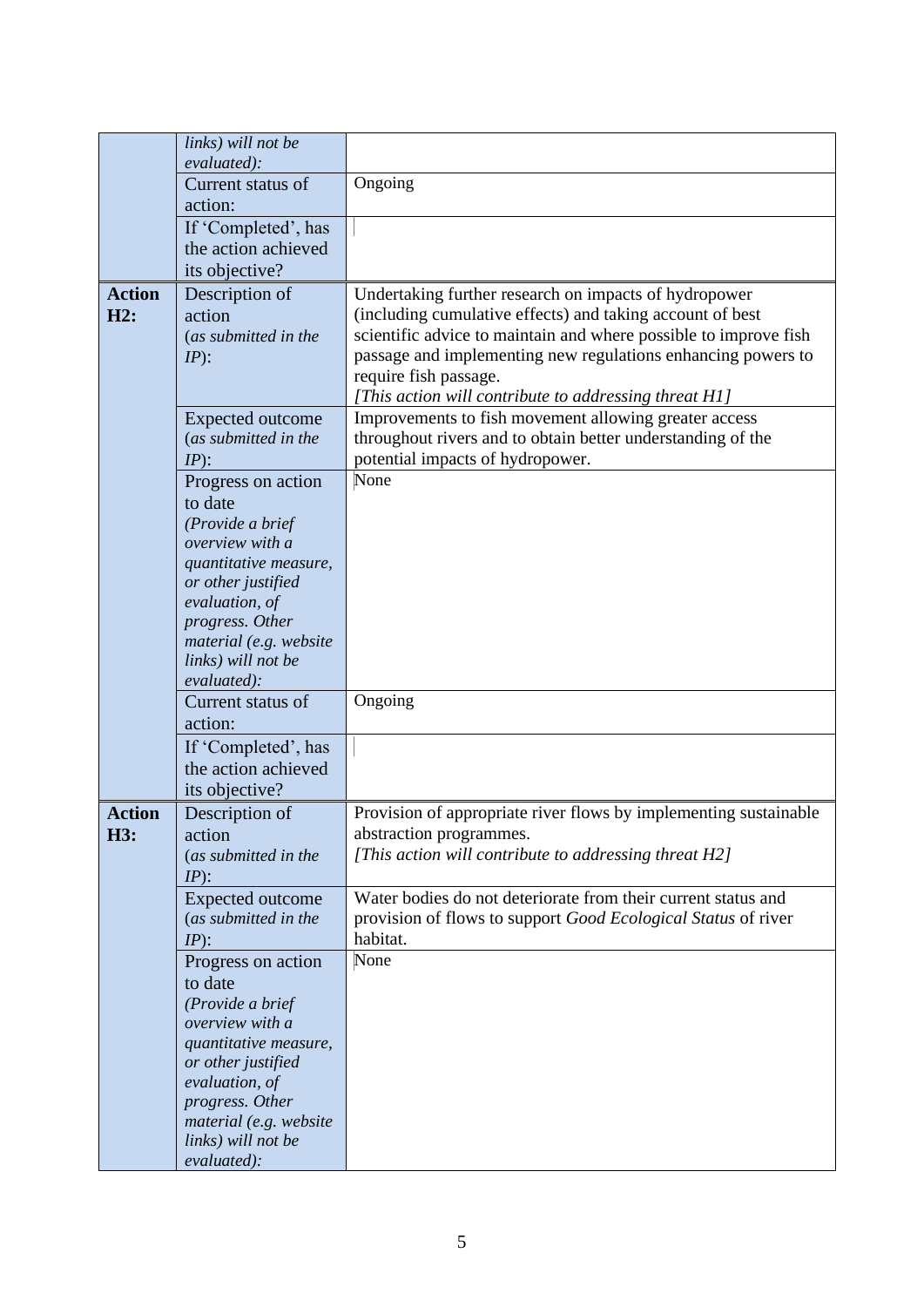|               | Current status of                 | Not started                                                    |
|---------------|-----------------------------------|----------------------------------------------------------------|
|               | action:                           |                                                                |
|               | If 'Completed', has               |                                                                |
|               | the action achieved               |                                                                |
|               | its objective?                    |                                                                |
| <b>Action</b> | Description of                    | Taking an integrated catchment management approach to reduce   |
| H4:           | action                            | the impact of land use, through implementing the SACs          |
|               | (as submitted in the              | Management Plans.                                              |
|               | $IP$ :                            | [This action will contribute to addressing threat H3]          |
|               | <b>Expected outcome</b>           | Improvements to land management practices and more water       |
|               | (as submitted in the              | bodies meeting Good Ecological Status, as well as Natura 2000  |
|               | $IP$ :                            | Protected Area objectives.                                     |
|               | Progress on action                | All Cantabrian salmon rivers are sited in designated Special   |
|               | to date                           | Areas of Conservation (SACs) under the EU Habitats Directive   |
|               | (Provide a brief                  | (92/43/EEC). Under the Habitats Directive member states are    |
|               | overview with a                   | called upon to establish the necessary conservation measures   |
|               | quantitative measure,             | and, if need be, appropriate management plans with the goal to |
|               | or other justified                | achieve a favourable conservation status for the species and   |
|               | evaluation, of<br>progress. Other | habitat types. The conservation status of salmon will          |
|               | material (e.g. website            | determined with special assessment and evaluation keys in the  |
|               | links) will not be                | Management Plans for each SAC (were approved in 2017,          |
|               | evaluated):                       | https://boc.cantabria.es/boces/verBoletin.do?idBolOrd=19089).  |
|               |                                   | The management target will be a favourable conservation        |
|               |                                   | status of salmon populations.                                  |
|               |                                   | Quantitative measure of progress 40 %                          |
|               | Current status of                 | Ongoing                                                        |
|               | action:                           |                                                                |
|               | If 'Completed', has               |                                                                |
|               | the action achieved               |                                                                |
|               | its objective?                    |                                                                |

#### **3.3 Provide an update on progress on actions relating to Aquaculture, Introductions and Transfers and Transgenics** *(section 4.11 of the Implementation Plan).*

*Note: the reports under 'Progress on action to date' should provide a brief overview of each action. For all actions, provide clear and concise quantitative information to demonstrate progress. In circumstances where quantitative information cannot be provided for a particular action because of its nature, a clear rationale must be given for not providing quantitative information and other information should be provided to enable progress with that action to be evaluated. While referring to additional material (e.g. via links to websites) may assist those seeking more detailed information, this will not be evaluated by the Review Group.*

| <b>Action</b>   | Description of action        | [This action will contribute to addressing threat A1]                                                                                                                                                                                                                                                                                                                 |
|-----------------|------------------------------|-----------------------------------------------------------------------------------------------------------------------------------------------------------------------------------------------------------------------------------------------------------------------------------------------------------------------------------------------------------------------|
| $\mathbf{A}$ 1: | (as submitted in the $IP$ ): | Regulate salmonid stocking in Cantabrian rivers by<br>implementing and enforcing existing and proposed new<br>stocking programme. The scheme will include limiting<br>stock levels and preserving the genetic integrity of stocked<br>fish. Out of catchment introductions of fish will be<br>forbidden.<br>Ongoing review of evidence about impacts of stocking will |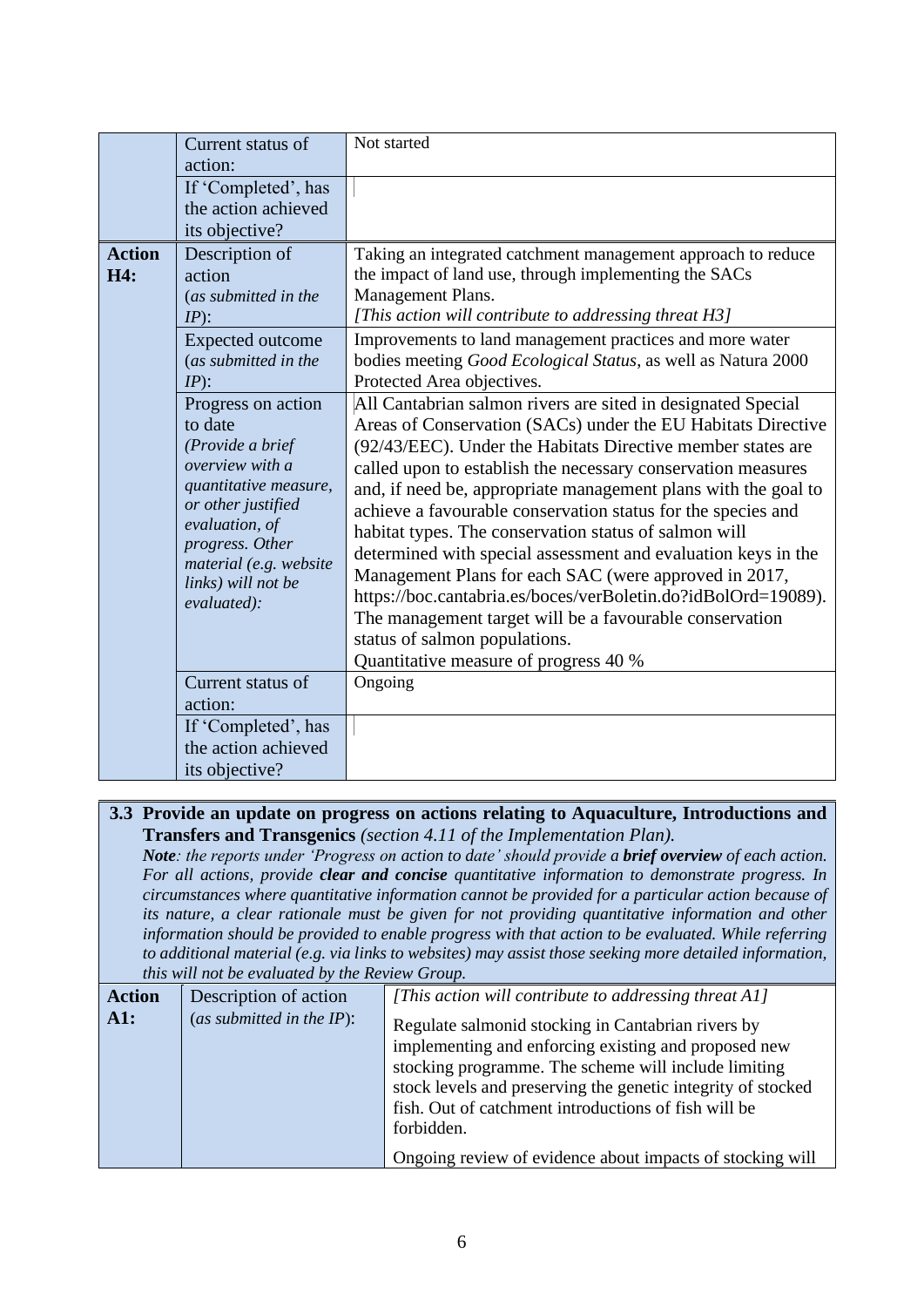|                    |                                                         | be used to update the stocking guidance and procedures                                                                                                                           |
|--------------------|---------------------------------------------------------|----------------------------------------------------------------------------------------------------------------------------------------------------------------------------------|
|                    | <b>Expected outcome</b>                                 | underpinning existing and proposed new regulations.<br>Stocking operations are more focused, appropriate and                                                                     |
|                    | (as submitted in the $IP$ ):                            | lower risk leading to protected genetic integrity and reduced                                                                                                                    |
|                    |                                                         | risks from inadvertent introduction of diseases, non-native                                                                                                                      |
|                    |                                                         | invasive species, etc.                                                                                                                                                           |
|                    | Progress on action to                                   | None                                                                                                                                                                             |
|                    | date                                                    |                                                                                                                                                                                  |
|                    | (Provide a brief overview                               |                                                                                                                                                                                  |
|                    | with a quantitative                                     |                                                                                                                                                                                  |
|                    | measure, or other justified<br>evaluation, of progress. |                                                                                                                                                                                  |
|                    | Other material (e.g.                                    |                                                                                                                                                                                  |
|                    | website links) will not be                              |                                                                                                                                                                                  |
|                    | evaluated):                                             |                                                                                                                                                                                  |
|                    | Current status of action:                               | Not started                                                                                                                                                                      |
|                    | If 'Completed', has the                                 |                                                                                                                                                                                  |
|                    | action achieved its                                     |                                                                                                                                                                                  |
|                    | objective?                                              |                                                                                                                                                                                  |
| 4:                 |                                                         | <b>Additional information required under the Convention</b>                                                                                                                      |
|                    |                                                         |                                                                                                                                                                                  |
|                    |                                                         | 4.1 Details of any laws, regulations and programmes that have been adopted or repealed since                                                                                     |
|                    | the last notification.                                  |                                                                                                                                                                                  |
| None               |                                                         |                                                                                                                                                                                  |
|                    |                                                         | 4.2 Details of any new commitments concerning the adoption or maintenance in force for<br>specified periods of time of conservation, restoration, and other management measures. |
|                    |                                                         | 1. Increase of river sections in which the opening of recreational angling is delayed to protect                                                                                 |
| smolts:            |                                                         |                                                                                                                                                                                  |
| - Río Miera 1,1 km |                                                         |                                                                                                                                                                                  |
|                    | - Río Nansa 24,7 km                                     |                                                                                                                                                                                  |
|                    | - río Vendul 3,3 km                                     |                                                                                                                                                                                  |
|                    | - Río Lamasón 7,4 km                                    |                                                                                                                                                                                  |
|                    | - Río Quivierda 4,2 km                                  |                                                                                                                                                                                  |
|                    | - Río Quiviesa: 2,2 km                                  |                                                                                                                                                                                  |
|                    | - Río Bullón:1,1 km                                     |                                                                                                                                                                                  |
|                    |                                                         | 2. Increase of a catch-and-release section in the Quiviesa river $(2,2 \text{ km})$ .                                                                                            |
|                    |                                                         | 4.3 Details of any new actions to prohibit fishing for salmon beyond 12 nautical miles.                                                                                          |
|                    |                                                         |                                                                                                                                                                                  |
| N/A                |                                                         |                                                                                                                                                                                  |
|                    |                                                         | 4.4 Details of any new actions to invite the attention of States not party to the Convention to                                                                                  |
|                    |                                                         | matters relating to the activities of its vessels which could adversely affect salmon stocks                                                                                     |
|                    | subject to the Convention.                              |                                                                                                                                                                                  |
| N/A                |                                                         |                                                                                                                                                                                  |
|                    |                                                         | 4.5 Details of any actions taken to implement regulatory measures under Article 13 of the                                                                                        |
|                    |                                                         | Convention including imposition of adequate penalties for violations.                                                                                                            |
| N/A                |                                                         |                                                                                                                                                                                  |